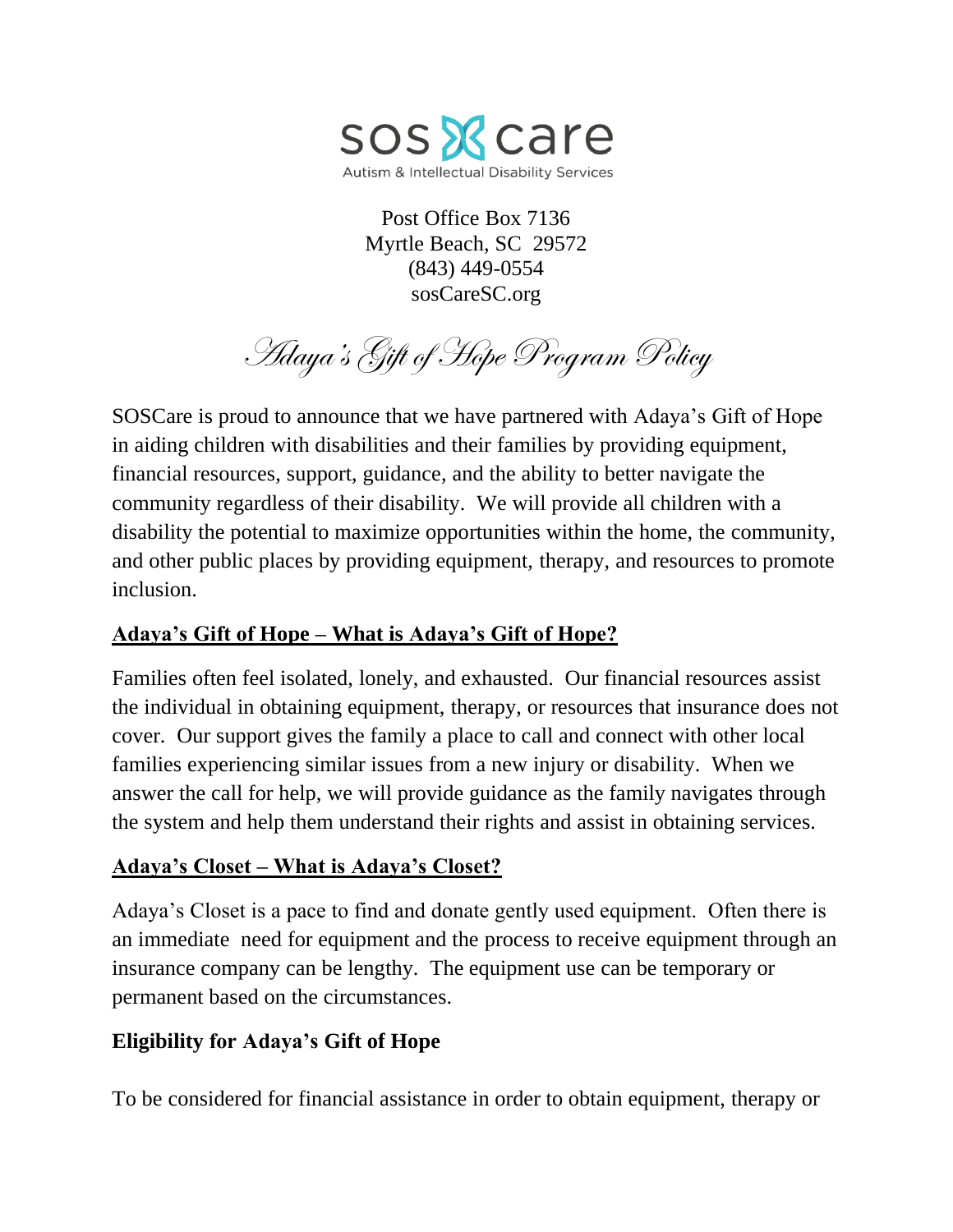other resources not covered by insurance, you will be required to complete our online application. Please visit our website at sosCareSC.org. You will also be required to submit a statement of request, no greater than 500 words along with the current year's or most recent tax return. Once your application is received it will be carefully reviewed by our volunteer committee established to identify the applicants needs.

Applications will be accepted quarterly and must be received by SOSCare by the 15<sup>th</sup> of the last month of the quarter. If your application is received after this date, your application may not be considered until the following quarter. Please be advised that critical/urgent needs are taken into consideration if the need cannot wait until the quarterly deadline. These decisions will be made by the committee. Awards granted will be announced on the last day of each quarter. You will be personally notified regarding your award and at this time, you will be notified in writing what your award will be.

Below is the schedule for submission and notification:

March 15, 2021 March 30, 2021 June 15, 2021 June 30, 2021 September 15, 2021 September 30, 2021 December 15, 2021 December 30, 2021

Application Deadline: Announcement to Recipient:

# **Eligibility for Adaya's Closet**

Eligibility for Adaya's Closet will require that you complete an application, express your need, and provide a brief statement letting us know how we can help. Once your application is received, we will review your need and assess our inventory to see if we can help you with your request. Please note if you are requesting to simply borrow equipment or if you would need it for long term/permanent use. We will notify you directly regarding how we are able to assist you if the equipment is available.